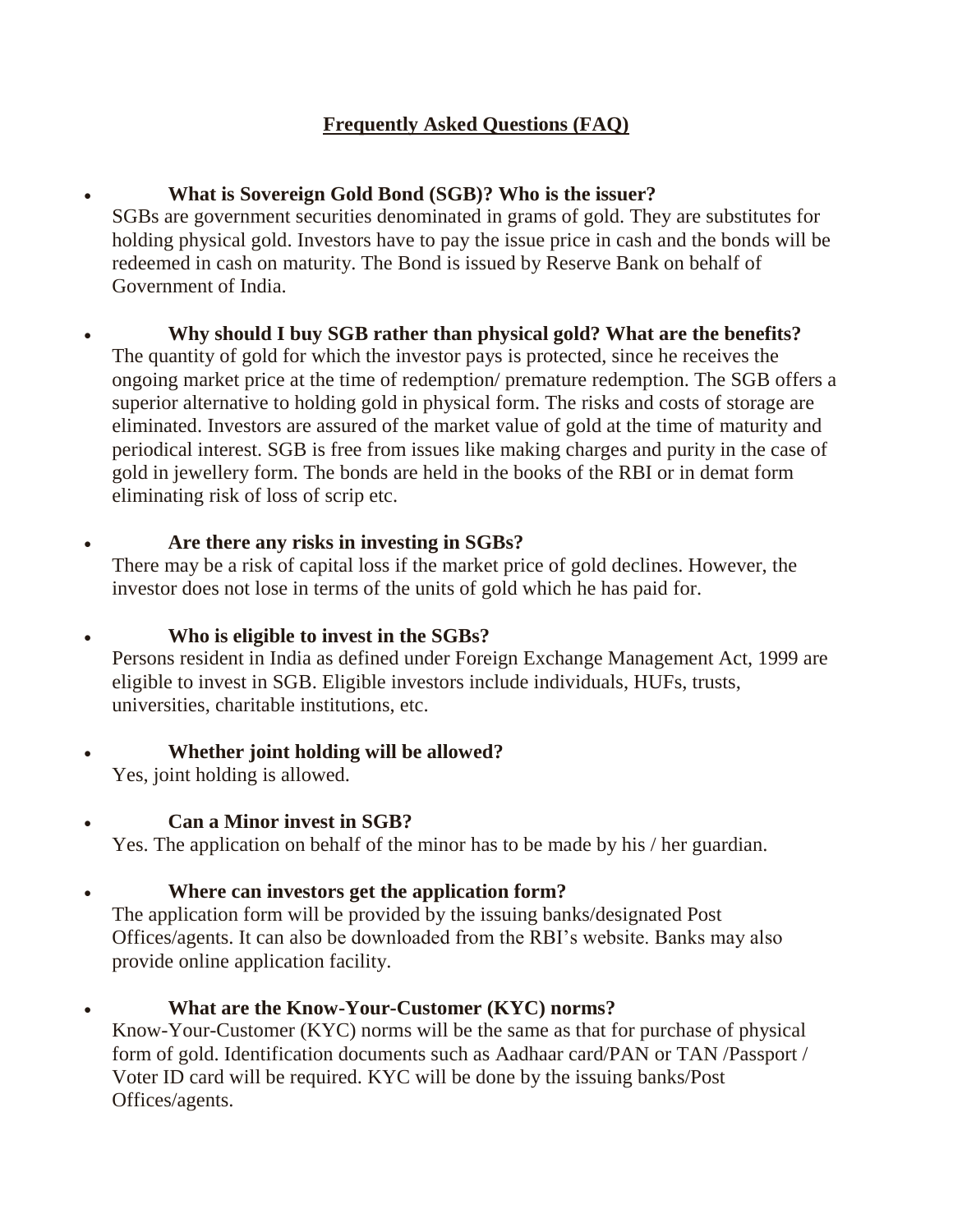# **What is the minimum and maximum limit for investment?**

The Bonds are issued in denominations of one gram of gold and in multiples thereof. Minimum investment in the Bond shall be two grams with a maximum buying limit of 500 grams per person per fiscal year (April – March). In case of joint holding, the limit applies to the first applicant.

- **Can I buy 500 grams in the name of each of my family members?** Yes, each family member can hold the bond if they satisfy the eligibility criteria as defined at Q No.4.
- **Can I buy 500 grams worth of SGB every year?** Yes. One can buy 500 grams worth of gold every year as the ceiling has been fixed on a fiscal year (April-March) basis.
- **Is the limit of 500 grams of gold applicable if I buy on the Exchanges?** The limit of 500 grams per financial year is applicable even if the bond is bought on the exchanges.
- **What is the rate of interest and how will the interest be paid?** The Bonds bear interest at the rate of 2.50 per cent (fixed rate) per annum on the amount of initial investment. Interest will be credited semiannually to the bank account of the investor and the last interest will be payable on maturity along with the principal.

## **Who are the authorized agencies selling the SGBs?**

Bonds are sold through scheduled commercial banks and designated Post Offices either directly or through their agents like NBFCs, NSC agents, etc.

## **Is it necessary for me to apply through my bank?**

It is not necessary for the customer to apply through the bank where he/she has his/ her account. A customer can apply through another bank or Post Office.

# **If I apply, am I assured of allotment?**

If the customer meets the eligibility criteria, produces a valid identification document and remits the application money on time, he/she will receive the allotment.

## **When will the customers be issued Holding Certificate?**

The customers will be issued Certificate of Holding on the date of issuance of the SGB. Certificate of Holding can be collected from the issuing banks/Post Offices/agents or obtained directly from RBI on email, if email address is provided in the application form.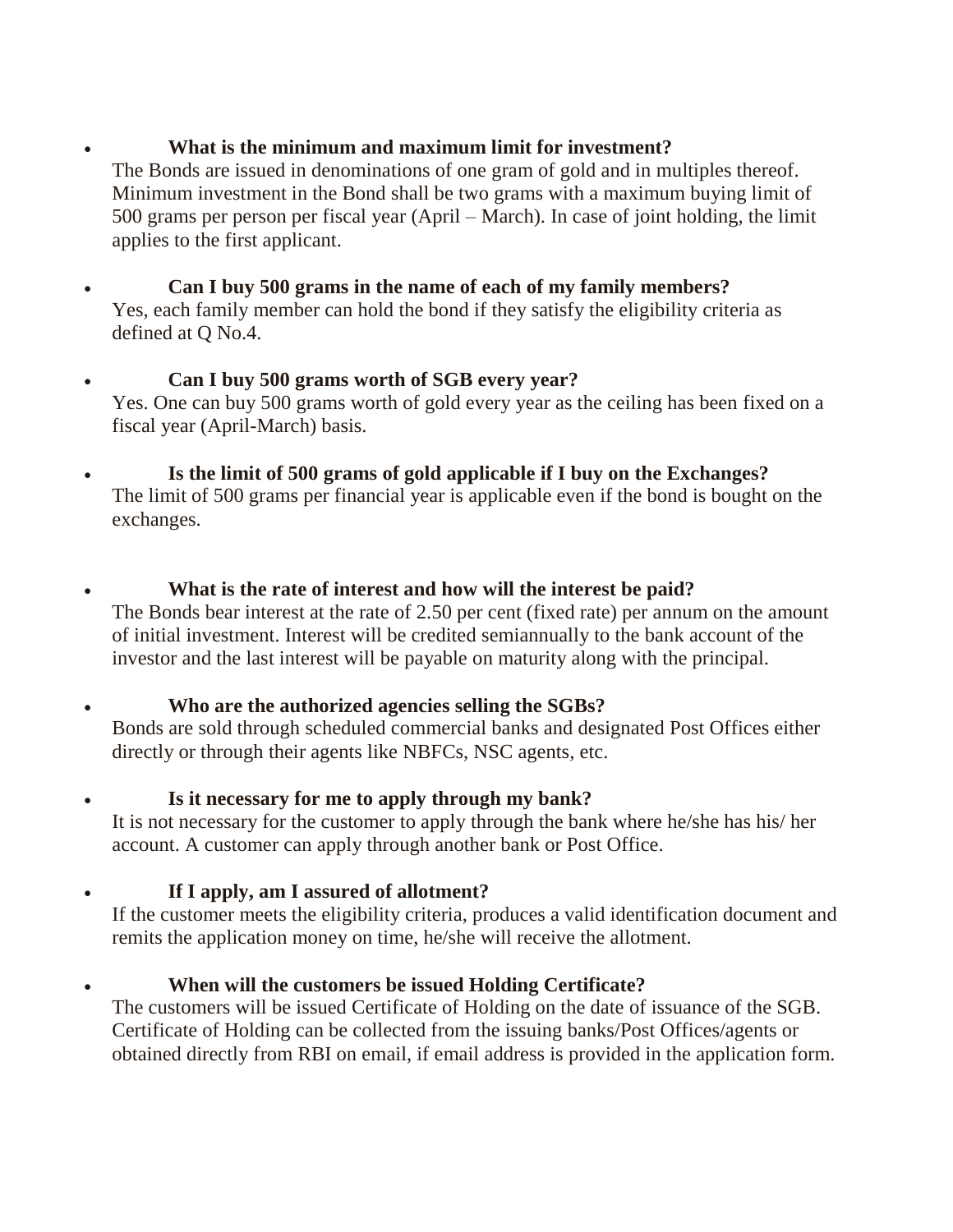## **Can I apply online?**

Yes. A customer can apply online through the website of the listed scheduled commercial banks.

# **At what price the bonds are sold?**

Price of bond will be fixed in Indian Rupees on the basis of the previous week's (Monday – Friday) simple average price for gold of 999 purity published by the India Bullion and Jewellers Association Ltd. (IBJA). The issue price will be disseminated by the Reserve Bank of India

## **Will RBI publish the rate of gold applicable every day?**

The price of gold for the relevant tranche is fixed at Rs. 2901 per gram.

# **What will I get on redemption?**

On maturity, the redemption proceeds will be equivalent to the prevailing market value of grams of gold originally invested in Indian Rupees . The redemption price will be based on simple average of previous week's (Monday-Friday) price of closing gold price for 999 purity published by the IBJA.

## **How will I get the redemption amount?**

Both interest and redemption proceeds will be credited to the bank account furnished by the customer at the time of buying the bond.

## **What are the procedures involved during redemption?**

The investor will be advised one month before maturity regarding the ensuing maturity of the bond.

On the date of maturity, the maturity proceeds will be credited to the bank account as per the details on record.

In case there are changes in any details, such as, account number, email ids, then the investor must intimate the bank/PO promptly.

**Can I encash the bond anytime I want? Is premature redemption allowed?**

Though the tenor of the bond is 8 years, early encashment/redemption of the bond is allowed after fifth year from the date of issue on coupon payment dates. The bond will be tradable on Exchanges, if held in demat form. It can also be transferred to any other eligible investor.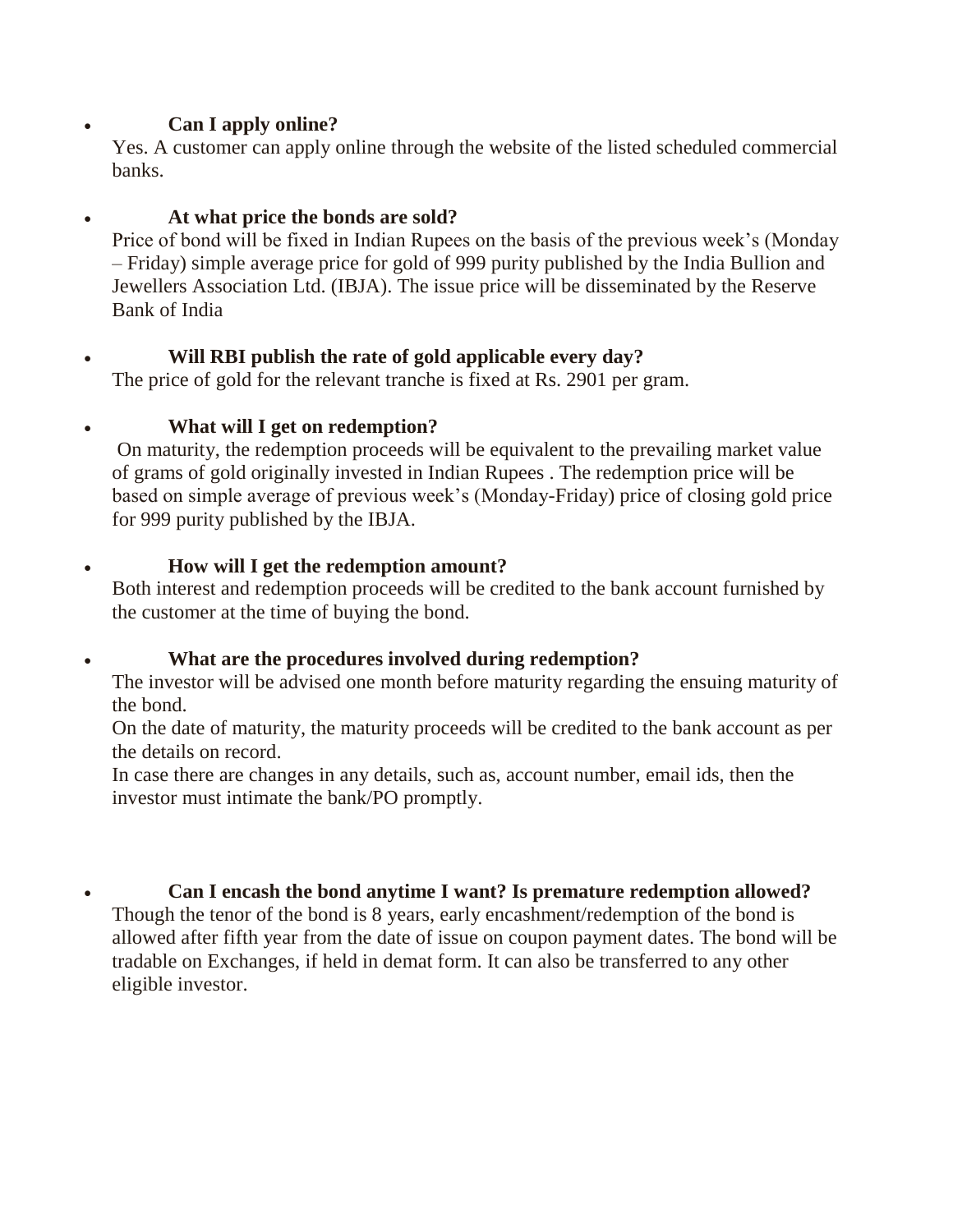#### **What do I have to do if I want to exit my investment?**

In case of premature redemption, investors can approach the concerned bank/Post Office/agent thirty days before the coupon payment date. Request for premature redemption can only be entertained if the investor approaches the concerned bank/post office at least one day before the coupon payment date. The proceeds will be credited to the customer's bank account provided at the time of applying for the bond.

# **Can I gift the bonds to a relative or friend on some occasion?**

The bond can be gifted/transferable to a relative/friend/anybody who fulfills the eligibility criteria (as mentioned at Q. no. 4). The Bonds shall be transferable in accordance with the provisions of the Government Securities Act 2006 and the Government Securities Regulations 2007 before maturity by execution of an instrument of transfer which is available with the issuing agents.

## **Can I use these securities as collateral for loans?**

Yes, these securities are eligible to be used as collateral for loans from banks, financial Institutions and Non-Banking Financial Companies (NBFC). The Loan to Value ratio will be same as applicable to ordinary gold loan mandated by the RBI from time to time.

- **What are the tax implications on i) interest and ii) capital gain?** Interest on the Bonds will be taxable as per the provisions of the Income-tax Act, 1961(43 of 1961). Capital gains tax treatment will be the same as that for physical gold.
- **Is tax deducted at source (TDS) applicable on the bond?** TDS is not applicable on the bond. However, it is the responsibility of the bond holder to comply with the tax laws.
- **Who will provide other customer services to the investors after issuance of the bonds?**

The issuing banks/Post Offices/agents through which these securities have been purchased will provide other customer services such as change of address, early redemption, nomination, etc.

- **What are the payment options for investing in the Sovereign Gold Bonds?** Payment can be made through cash/cheques/demand draft/electronic fund transfer.
- **Whether nomination facility is available for these investments?** Yes, nomination facility is available as per the provisions of the Government Securities Act 2006 and Government Securities Regulations, 2007. A nomination form is available along with Application form.